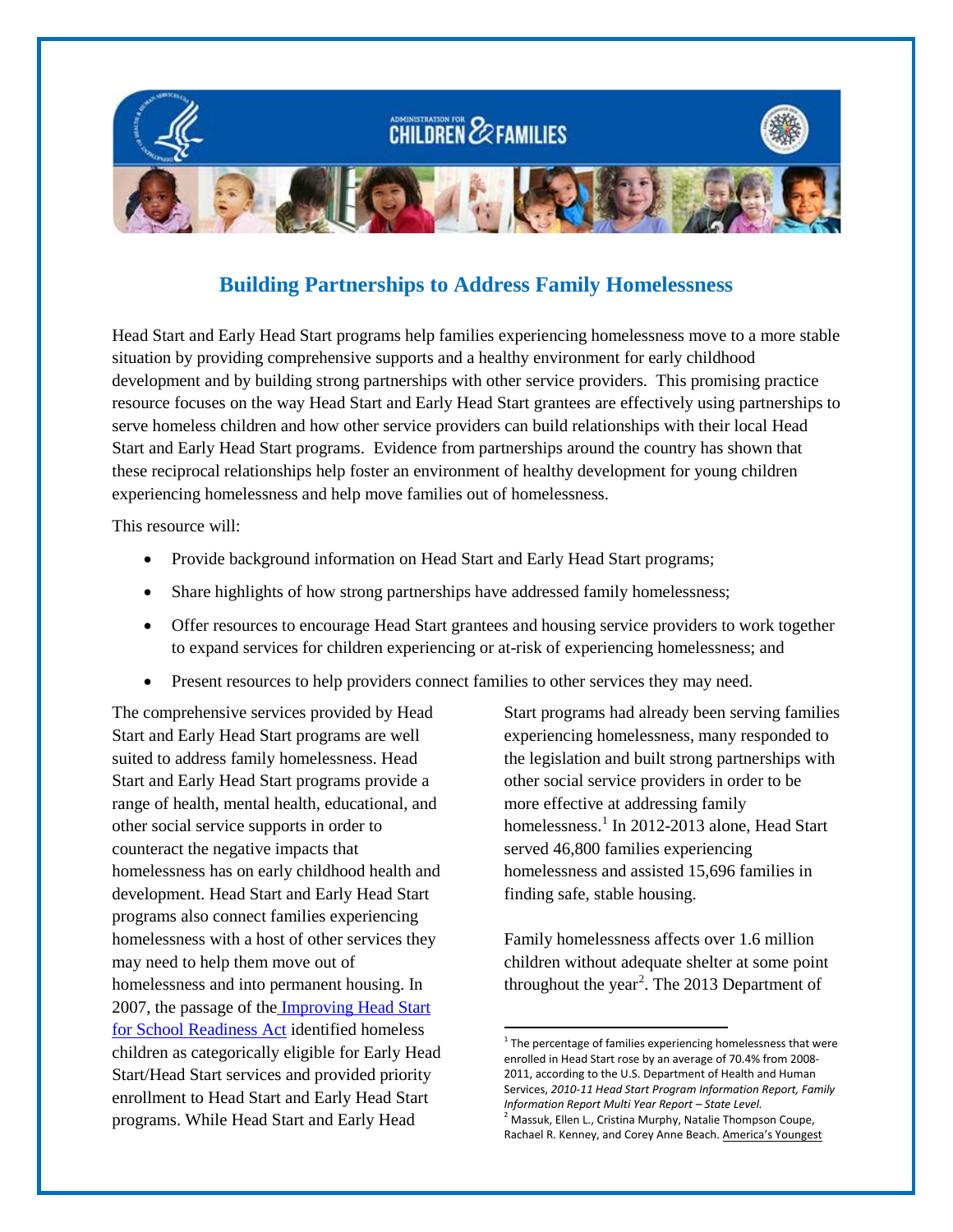Housing & Urban Development Point–in-Time Count showed that, while overall homeless numbers have decreased from 2007-2013; the number of families experiencing homelessness fell at a slower rate. $3$  This is especially important to Head Start and Early Head Start programs because family homelessness has harmful effects on the development of young children, including:

- A higher prevalence of physical disabilities, developmental delays, emotional problems, and behavioral  $is sues<sup>4</sup>$  $is sues<sup>4</sup>$  $is sues<sup>4</sup>$
- Stress levels high enough to trigger harmful biochemical impacts on  $developing children<sup>5</sup> - also known as$  $developing children<sup>5</sup> - also known as$  $developing children<sup>5</sup> - also known as$ "toxic stress"
- Little or no positive interaction with adults due to the tremendous challenges faced by parents experiencing homelessness $<sup>6</sup>$  $<sup>6</sup>$  $<sup>6</sup>$ </sup>

On the whole, families experiencing homelessness are similar to other very lowincome families. Research has shown that the depth of social service supports has a greater impact than family demographics (e.g. family size, education level) on whether families experiencing homelessness quickly move to a

l

more stable situation. [7](#page-1-1) Research has also shown that a homeless child's ability to manage thoughts, emotions, and behaviors, problem solve, plan, and execute -- all of which are developed in Head Start and Early Head Start programs -- greatly impacts their level of resilience to negative outcomes.<sup>[8](#page-1-4)</sup> Head Start and Early Head Start programs are in a unique position to address family homelessness due to the potential impact of comprehensive supports provided and the potential to help homeless children increase their level of resilience to the negative effects of homelessness on their development.

## **Background on Head Start and Early Head Start (HS/EHS)**

Head Start (HS) was created in 1964 as a central piece of the War on Poverty. It was designed to help break the cycle of poverty by providing preschool children of low-income families with comprehensive programming to meet their emotional, social, health, nutritional and psychological needs. A key tenet of the program was that it be culturally responsive to the communities served. Communities ought to have an investment in the program's success through the contribution of volunteer hours and other donations that total at least 20% of program costs, which are the required [non-](http://eclkc.ohs.acf.hhs.gov/hslc/tta-system/operations/fiscal/financial-mgmt/budgets/Non-Federal%20Share.htm)[Federal share](http://eclkc.ohs.acf.hhs.gov/hslc/tta-system/operations/fiscal/financial-mgmt/budgets/Non-Federal%20Share.htm) that programs must contribute. Early Head Start (EHS) was created in 1995 to serve pregnant women, infants, and toddlers.

 $\overline{\phantom{a}}$ 

Outcasts: 2010. National Center on Family Homelessness, Needham, MA. 2011.

<span id="page-1-0"></span><sup>&</sup>lt;sup>3</sup> Henry, Meghan, Dr. Alvaro Cortes, Sean Morris, and Abt Associates. The 2013 Annual Homeless Assessment Report (AHAR) to Congress, Part 1: Point-in-Time Estimates of Homelessness. The U.S. Department of Housing and Urban Development, Office of Community Planning and Development. 2013.<br><sup>4</sup> Massuk, Ellen L., Cristina Murphy, Natalie Thompson Coupe,

<span id="page-1-1"></span>Rachael R. Kenney, and Corey Anne Beach. America's Youngest Outcasts: 2010. National Center on Family Homelessness, Needham, MA. 2011; Tumaini R. Coker, Marc N. Elliott, David E. Kanouse, Jo Anne Grunbaum, M. Janice Gilliland, Susan R. Tortolero, Paula Cuccaro, and Mark A. Schuster. "Prevalence, Characteristics, and Associated Health and Health Care of Family Homelessness Among Fifth-Grade Students." *American Journal of Public Health* 99:8, 1446-1452. August 2009.<br><sup>5</sup> Bassuk, E. L., Volk, K. T., & Olivet, J. "A framework for developing

<span id="page-1-4"></span><span id="page-1-3"></span><span id="page-1-2"></span>supports and services for families experiencing homelessness." *The Open Health Services and Policy Journal,* 3, 34-40. 2010.<br><sup>6</sup> Massuk, Ellen L., Cristina Murphy, Natalie Thompson Coupe, Rachael R. Kenney, and Corey Anne Beach. America's Youngest Outcasts: 2010. National Center on Family Homelessness, Needham, MA. 2011.

<sup>&</sup>lt;sup>7</sup> Culhane, Dennis, Stephen Metraux, Jung Min Park, Maryanne Schretzman, and Jesse Valente. "Testing a Typology of Family Homelessness Based on Patterns of Public Shelter Utilization in Four U.S. Jurisdictions: Implications for Policy and Program Planning." *Housing Policy Debat*e 18(1): 1-28, 2007. <sup>8</sup> Buckner, J. C., E. Mezzacappa, & W. Beardslee. "Characteristics of resilient youths living in poverty: The role of self-regulatory processes." *Development and Psychopathology,* 15, 139-162. 2003; Masten, A. S., Herbers, J. E., Desjardins, C. D., Cutuli, J. J., McCormick, C. M., Sapienza, J. K., . . . Zelazo, P. D. "Executive function skills and school success in young children experiencing homelessness." *Educational Researcher* 41(9), 375-384. 2012.; J. Obradović. "Effortful control and adaptive functioning of homeless children: Variable-focused and person-focused analyses." *Journal of Applied Developmental Psychology,* 31, 109- 117. 2010.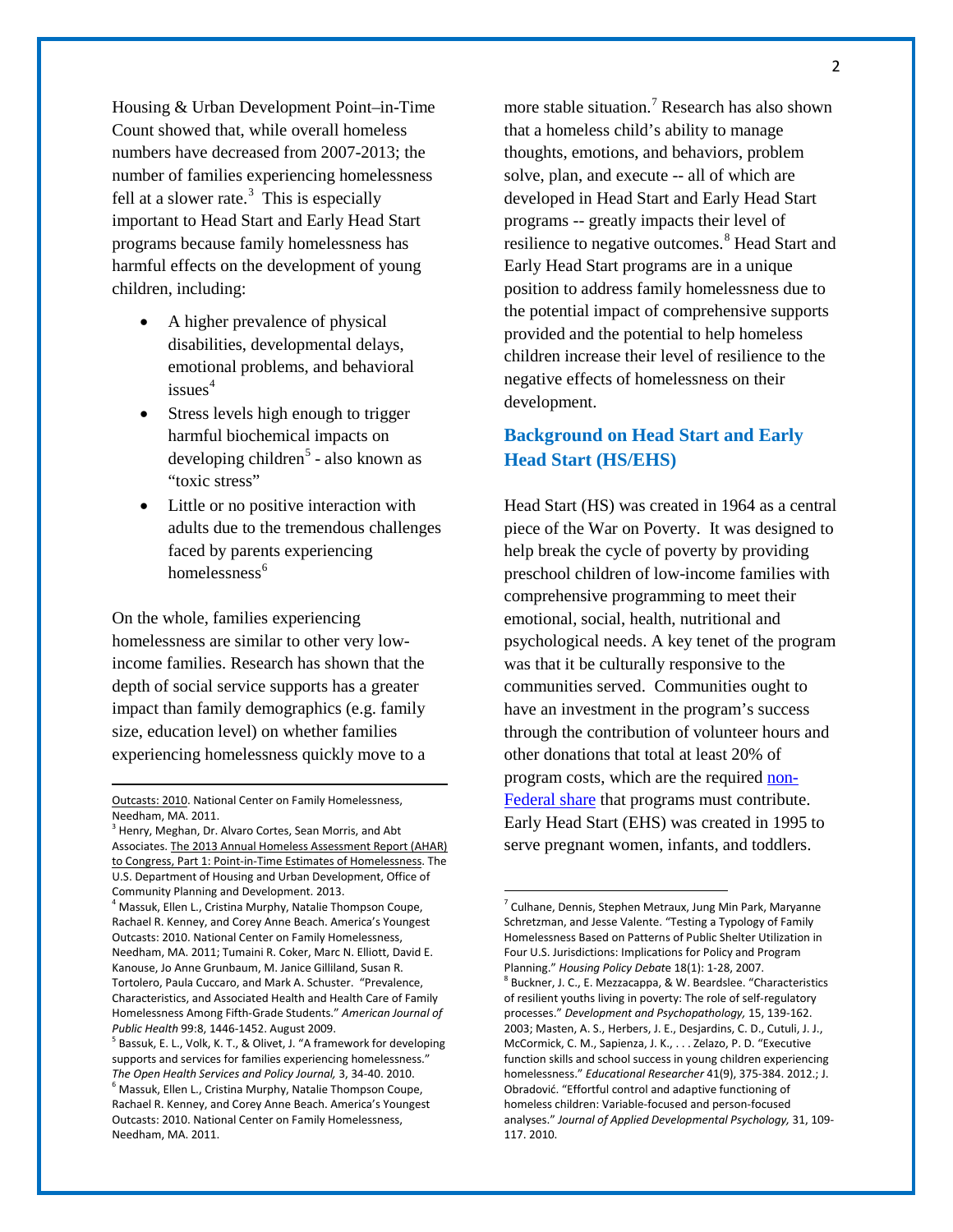Head Start and Early Head Start programs are comprehensive, two-generational programs that serve children from birth to age five, as well as pregnant women and their families. Children of the appropriate age can be eligible because their families meet either federal poverty guidelines or are eligible for [Temporary Assistance for](http://answers.hhs.gov/questions/4482)  [Needy Families \(TANF\)](http://answers.hhs.gov/questions/4482) and/o[r Supplemental](http://www.ssa.gov/ssi/)  [Security Income \(SSI\).](http://www.ssa.gov/ssi/) In addition, Head Start and Early Head Start programs are required to implement policies and procedures to ensure that homeless children are identified and receive

priority for enrollment. Head Start has served more than 30 million children since 1965, growing from an eight-week demonstration project to include full-day/full-year services and many program options.



Currently, Head Start is administered by the Administration for Children and Families (ACF) in the U.S. Department of Health and Human Services. Head Start serves over a million children and their families each year in urban and rural areas in all 50 states, the District of Columbia, Puerto Rico and the U.S. territories, including American Indian, Alaskan Native, and Migrant/Seasonal communities.

## **Background on Department of Housing & Urban Development (HUD) Housing Assistance Programs**

Although the Department of Housing & Urban Development (HUD) runs numerous programs related to housing assistance, it is especially important that Head Start and Early Head Start grantees understand major programs that could impact families including those operated by local [Public Housing Agencies](http://portal.hud.gov/hudportal/HUD?src=/topics/rental_assistance/phprog) (PHAs), [Continuum of Care](https://www.onecpd.info/coc/) (CoC) program, and the

[Emergency Solutions Grants](https://www.onecpd.info/esg/) (ESG) program. These programs provide a broad array of services to low income and homeless individuals and families that range from homeless prevention financial assistance and services, to short, medium, and long term housing solutions, and homeless system coordination that standardizes access to community resources. Among the many challenges that accompany housing instability, many of the families in these programs likely have limited access to high quality early child care and learning programs.

HUD's office of Public and Indian Housing provides funding to [PHAs](http://portal.hud.gov/hudportal/HUD?src=/program_offices/public_indian_housing/pha/contacts) to manage many different types of housing assistance including tenant-based Housing Choice Vouchers and vouchers in traditional public housing units. Local PHAs provide vouchers and other assistance based on income level, with preference given to individuals or families who are low income (80% of area median income) or very low income (50% of area median income). Local PHAs also have the power to give preference to certain groups of people, including families who are experiencing homelessness. These vouchers are permanent and stay with the family as long as they continue to meet all program requirements.

The [CoC](https://www.onecpd.info/grantees/?granteesaction=main.searchresults&programid=3) program provides funding to local communities, organized as "Continuums of Care," through an annual competition that awards projects that operate Transitional Housing, Permanent Supportive Housing, Rapid Rehousing, Supportive Services, grants to operate the local Homeless Management Information System (HMIS), and small community planning grants. Housing and service eligibility is based on HUD's definition of homeless and at imminent risk of homelessness with some variation depending on the type of project. Apart from housing and services, continuums are required to maintain a database in their HMIS of all persons being served, conduct an annual point in time count of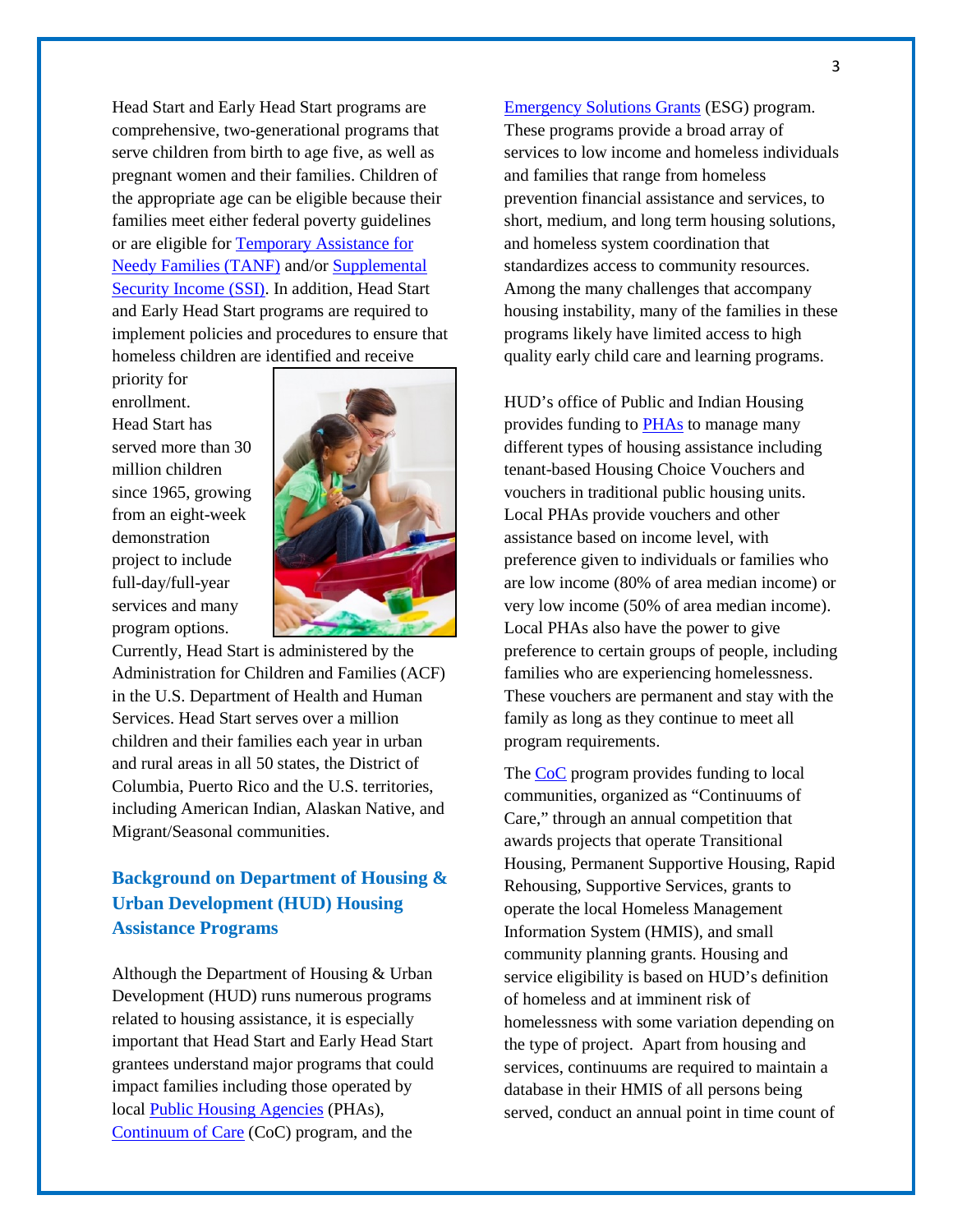homeless persons within their geographical territory, and to develop and implement a coordinated assessment system to standardized the access and assessment of all persons that enter the system and to coordinate all of the referrals for housing and services.

The **ESG** program provides funding based on a [formula to states and local governments](https://www.onecpd.info/grantees/?granteesaction=main.searchresults&programid=5) to prevent homeless for households at risk of homelessness through services and financial assistance, to immediately resolve a housing crisis through the development and operation of emergency shelters that include services, and to end homelessness by rapidly re-housing individuals and families. ESG grant recipients and sub-recipients are also required to participate in their local CoC, to jointly conduct needs assessments and strategic plans, to coordinate with the point in time count, and to participate in the communities coordinated assessment system.

Both CoC and ESG recipients, together with PHAs and other local stakeholders, are tasked with promoting the strategic use of community resources to address homelessness, coordinate these resources with other government and private programs, and improve data collection and performance measurements related to local homelessness. Although Head Start and Early Head Start programs do not receive funding from the CoC or ESG programs, they are eligible to participate on local CoC boards and committees in order to aid in community planning around strategic use of resources for individuals and families experiencing homelessness.

#### **Definition of** *Homeless* **Used by HS/EHS**

HS/EHS follows the definition of *homeless children* established in Sec. 725 of the McKinney-Vento Education Assistance Act. The Act defines *homeless children* as children who lack a fixed, regular, and adequate nighttime residence; and includes:

- (i) children who are sharing the housing of other persons due to loss of housing, economic hardship, or a similar reason; are living in motels, hotels, trailer parks, or camping grounds due to the lack of alternative adequate accommodations; are living in emergency or transitional shelters; are abandoned in hospitals; or are awaiting foster care placement;
- (ii) children who have a primary nighttime residence that is a public or private place not designed for or ordinarily used as a regular sleeping accommodation for human beings;
- (iii) children who are living in cars, parks, public spaces, abandoned buildings, substandard housing, bus or train stations, or similar settings; and
- (iv) migratory children who qualify as homeless because they are living in circumstances described in clauses (i) through (iii).

## **Head Start and Early Head Start Programs Support Families Experiencing Homelessness**

Supporting the well-being of young children and their families who experience or are at-risk of experiencing homelessness (see above) is critical to meeting families' immediate needs and improving long-term educational outcomes for children. Head Start and Early Head Start programs play an important role in ending incidences of family homelessness through community coordination, collaboration, and long-term partnerships. These partnerships look different depending on the needs of the community and families served by Head Start grantees. Three types of partnerships that allow Head Start to serve a high percentage of homeless families and assist them in finding housing are highlighted in the next section. Since Head Start is a community-based program, the following examples represent just a few of the many forms of creative collaborations Head Start and Early Head Start programs undertake.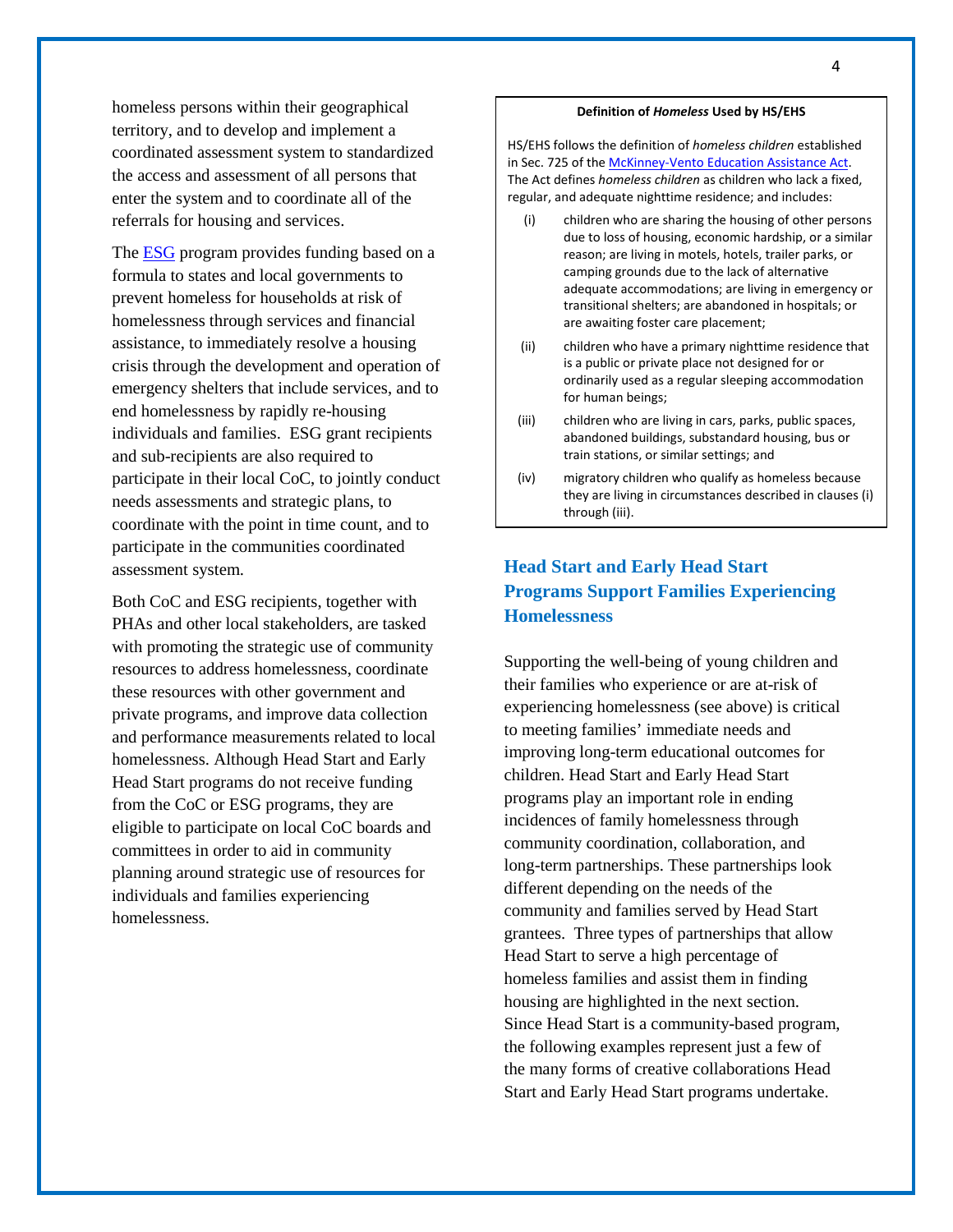## **Partnerships with Housing Assistance Providers**

#### *Telamon Buen Inc. Pastor Ministries*

Some Head Start and Early Head Start programs partner with organizations to help families find housing. *Telamon Buen Inc. Pastor Ministries*, a Migrant and Seasonal Head Start program in Holland, MI, works closely with the National Farmworker Jobs Program to help migrant farmworkers. *Telamon Buen, Inc*. assesses a family's housing status when they enroll and reaches out to the National Farmworker Jobs Program to find the family housing, if needed. In 2013, *Telamon Buen, Inc.* served approximately 115 children experiencing homelessness and all were able to find safe, stable housing.

*Telamon Buen, Inc.* is able to effectively serve families experiencing homelessness because the family service staff conducts outreach in areas where many families are likely to spend time, such as the laundromat. In addition, *Telamon Buen, Inc.* has close relationships with the staff at the National Farmworker Jobs Program, local shelters, and a network of family service providers that discuss successful practices for serving families experiencing homelessness.

*Telamon Buen, Inc.* is just one example of the many HS/EHS programs that have relationships with housing agencies and providers in their community. See below for actions that Head Start and Early Head Start programs and housing providers can take to improve collaboration between their programs.

## *Actions Housing Providers can take to partner with HS/EHS programs*

- Visit the [Head Start Locato](http://eclkc.ohs.acf.hhs.gov/hslc)*r* to find area HS/EHS programs
- Set up meetings with local HS/EHS program directors and staff to see how you can collaborate across programs
- Provide your clients with HS/EHS enrollment forms
- Invite HS/EHS program directors and staff to Continuum of Care (CoC) meetings
- Work with HS/EHS programs to review data on the number of homeless families in the community, identify needs, and create action plans that include an annual goal for providing housing to homeless families enrolled in HS/EHS
- Create a MOU that formalizes your organization's relationship with HS/EHS

## *Actions other HS/EHS Programs can take to partner with Housing Providers*

- Get Involved with your local Continuum [of Care \(CoC\)](https://www.onecpd.info/grantees/?granteesaction=main.searchresults&programid=3)
- Set up meetings with local service providers, local affordable housing providers, and your local public housing [agency](http://portal.hud.gov/hudportal/HUD?src=/program_offices/public_indian_housing/pha/contact) to see how you can collaborate across programs
- Connect homeless families with local housing programs
- Work with housing programs to review data on the number of homeless families in the community, identify needs, and create action plans that include an annual goal for providing housing to homeless families enrolled in HS/EHS
- Create a MOU that formalizes your organization's relationship with housing providers

## **Partnerships with Emergency Shelter Providers**

### *Connecticut Head Start-Family Shelter Teams*

Some Head Start programs have designed partnerships with targeted services for children and families experiencing homelessness. The [Connecticut Head Start State Collaboration Office](http://vvv.gcfyc.state.ct.us/index.html) coordinated eight Head Start programs who teamed with 11 Department of Social Services Family Shelters to ensure that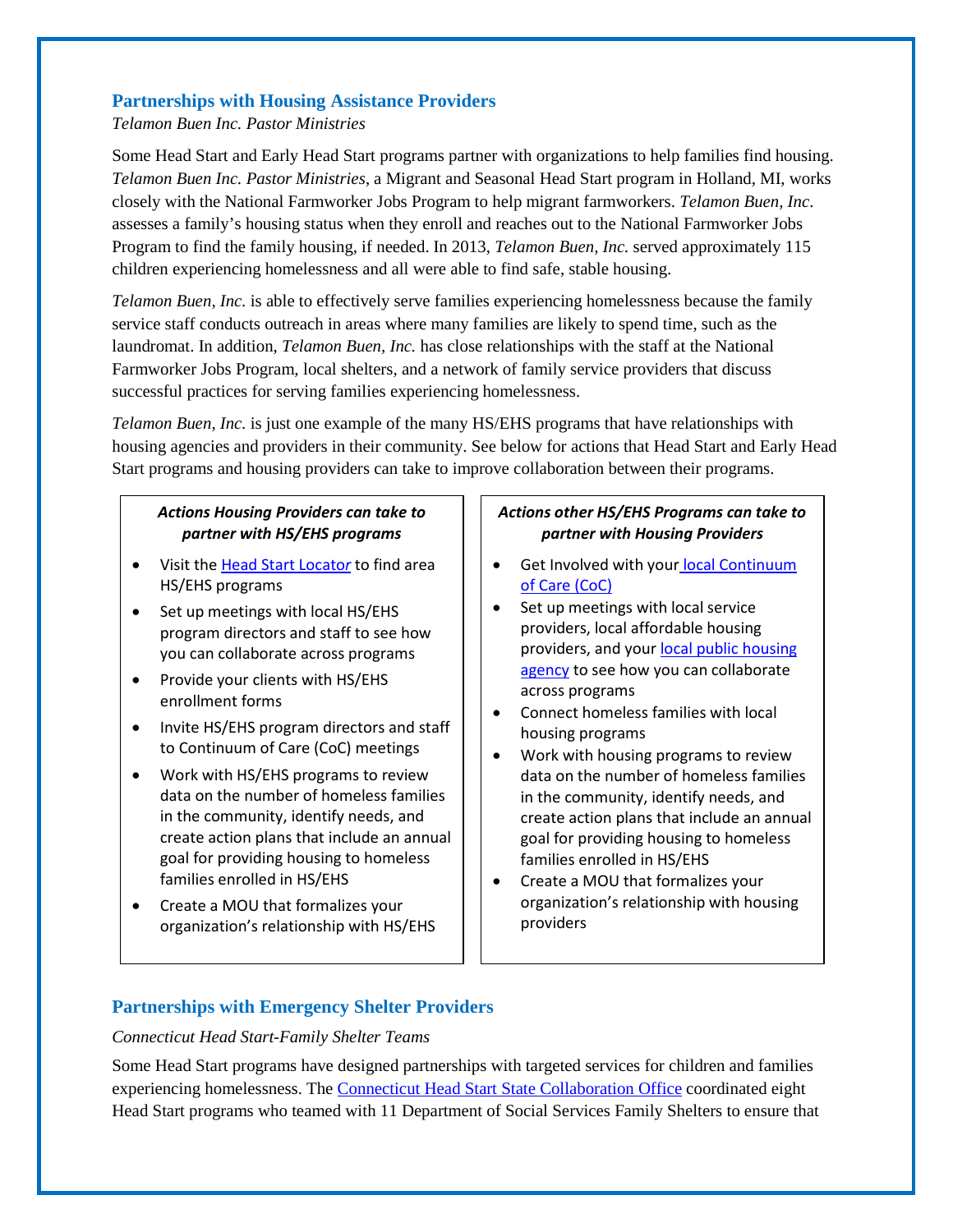shelters were safe and developmentally appropriate for children. The teams worked together to enroll children in Head Start or other early childhood programs. Together, each Head Start–Family Shelter Team completed a Head Start-Family Shelter Self-Assessment Checklist that focused on seven key areas: physical environment, policies on young children and families, qualified workforce, programming, funding, tracking and evaluation, and building awareness.

Head Start–Family Shelter Teams each developed an action plan to address areas to be strengthened. They worked together to enroll all children birth to age five into Head Start, Early Head Start or other quality early childhood program and provided supports to ensure stable attendance. Each team completed another assessment and action plan at the midpoint and then again at the end of the project to determine enhancements and to make additional purchases to improve the shelter spaces for young children.



#### *Head Start of Greater Dallas*

Another example of a targeted, more intentionally designed partnership took place between Head Start programs and homeless shelters in Dallas. *Head Start of Greater Dallas* in Texas sub-awards Head Start dollars to the Vogel Alcove Center's preschool program. Vogel Alcove Center provides child care for families who are staying in one of twenty-one emergency shelters in the Dallas areas. Vogel Alcove uses Head Start funds to cover the costs of 40 children and provide these children and their families with extensive case management, parenting classes, and developmentally specific programming for children in need of such services. Vogel Alcove's staff works with community partners to help parents locate housing and t to help their children be ready for success in school. Before the families transition from Head Start, family supports and resources are identified. Vogel Alcove also supports families for one year after they transition out of their program.

The work being done in Dallas and Connecticut highlights that partnerships between homeless shelters and HS/EHS programs can have positive impacts on children experiencing homelessness. See below for actions that HS/EHS programs and shelters can take to improve collaboration between their programs.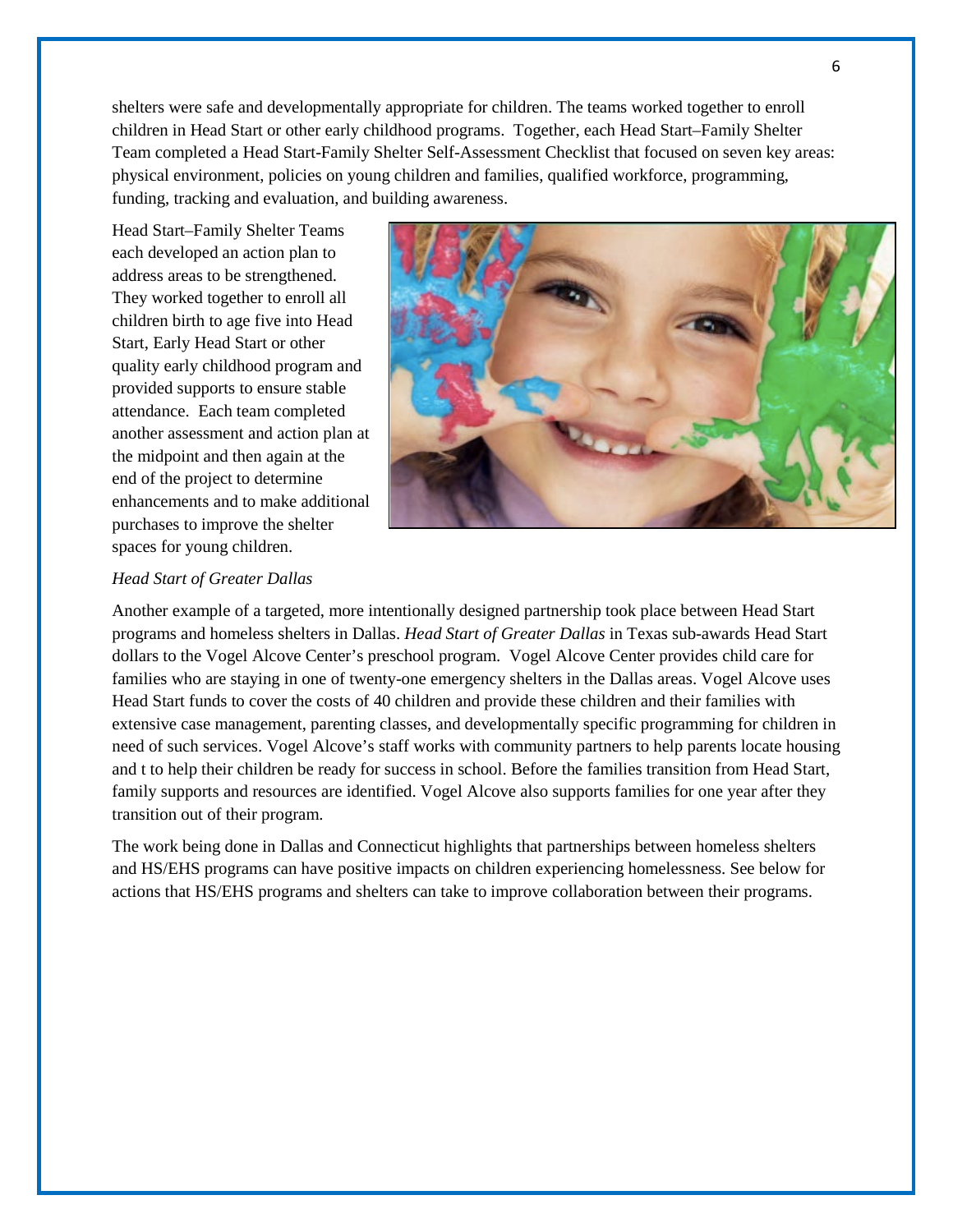### *Actions Shelters can take to partner with HS/EHS Programs*

- Visit the [Head Start Locator](http://eclkc.ohs.acf.hhs.gov/hslc) to find area HS/EHS programs
- Set up meetings with local HS/EHS program directors and develop a plan for connecting families at the shelter to HS/EHS programs
- Provide your clients with HS/EHS enrollment forms
- Invite HS/EHS program directors and staff to Continuum of Care (CoC) meetings
- Invite a HS/EHS program director to the shelter and to give recommendations on making the space more developmentally appropriate for young children
- Create a MOU that formalizes your organization's relationship with HS/EHS

#### *Actions other HS/EHS Programs can take to partner with Emergency Shelters*

- Get involved with your [local Continuum](https://www.onecpd.info/grantees/?granteesaction=main.searchresults&programid=3)  [of Care \(CoC\)](https://www.onecpd.info/grantees/?granteesaction=main.searchresults&programid=3)
- Set up meetings with local shelter providers and identify ways in which both organizations can improve services for children staying at the shelter
- Provide homeless families with information on emergency shelters
- Share resources on early childhood development (including activities, childproofing, and developmental screening tools) with shelter providers
- Invite shelter and CoC members to staff trainings
- Create a MOU that formalizes your organization's relationship with HS/EHS

•

## **Partnerships with Local Education Agencies**

#### *Kids & Company*

In addition to partnering with housing and social services, Head Start programs also partner with local educational agencies (school districts). In Linn County, OR*, Kids & Company* Head Start works closely with the local school district's McKinney-Vento liaisons (see text box) to identify children in need of services. Family advocate staffs, who work to meet family needs, are continuously in touch with their school district counterparts to ensure that they are aware of all families in the area already identified as experiencing homelessness. *Kids & Company* also utilizes the McKinney-Vento liaisons to make families aware of services available in Head Start and Early Head Start. Many of the families in this community do not identify themselves as homeless, so they work hard to make sure that all staff understand the definition of homelessness. *Kids & Company* conducts regular training for staff on homelessness; including training by McKinney-Vento liaisons and training conducted by housing providers. To ensure that they are reaching all children experiencing homelessness, they ask specific questions through the enrollment process to identify families who may not self-identify but are eligible for Head Start under the McKinney-Vento Act definition.

*Kids & Company* is just one example of how Head Start and Early Head Start programs and local educational agencies can work together to make sure children experiencing homelessness have access to early learning opportunities. See below for actions that Head Start and Early Head Start programs and local educational agencies can take to improve collaboration between their programs.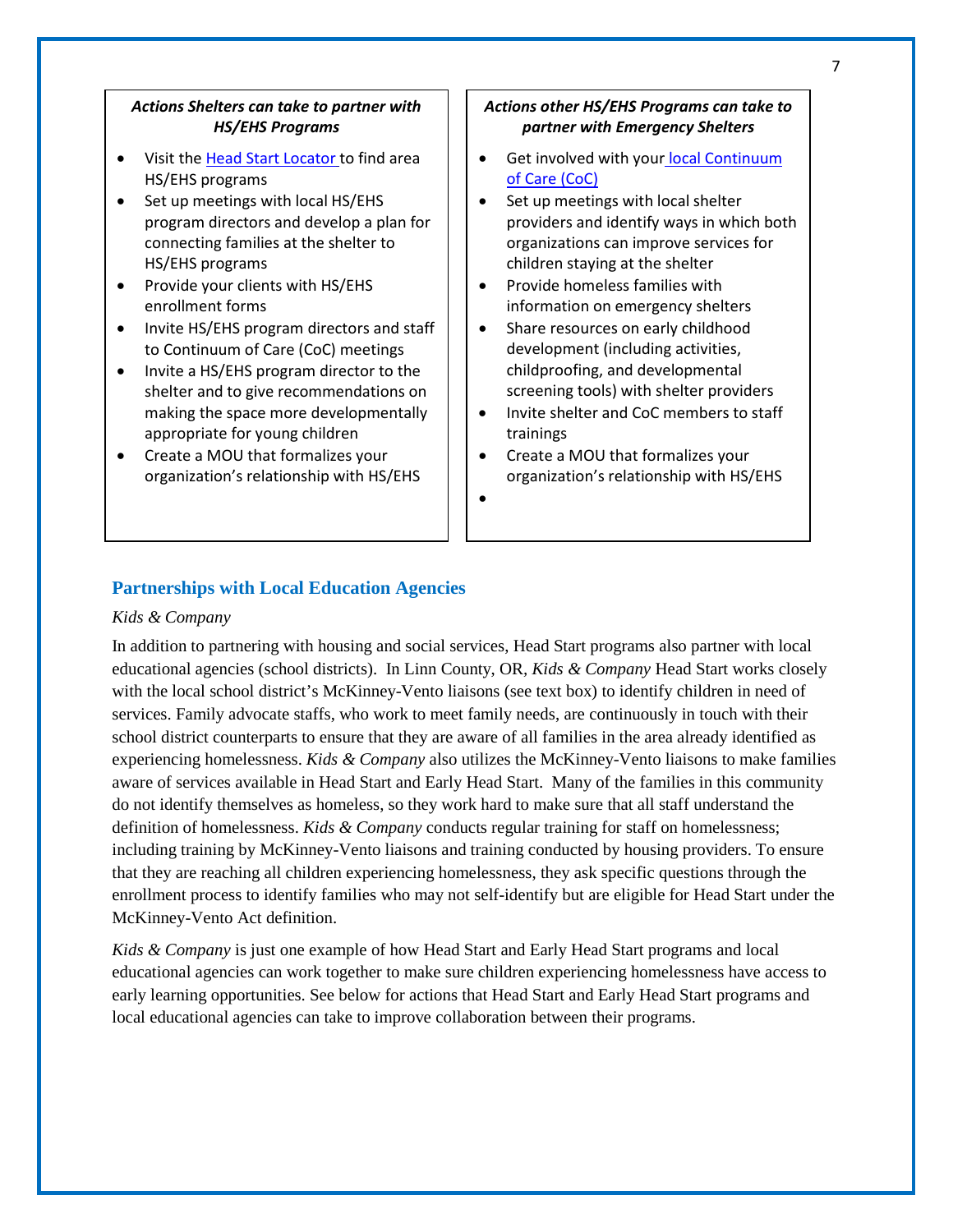| Actions Local Education Agencies can take to                                                                                                                                                                                                                                                                                                                                                                                                                                       | Actions other HS/EHS Programs can take to                                                                                                                                                                                                                                                                                                                                                                                                                                                                                                                         |
|------------------------------------------------------------------------------------------------------------------------------------------------------------------------------------------------------------------------------------------------------------------------------------------------------------------------------------------------------------------------------------------------------------------------------------------------------------------------------------|-------------------------------------------------------------------------------------------------------------------------------------------------------------------------------------------------------------------------------------------------------------------------------------------------------------------------------------------------------------------------------------------------------------------------------------------------------------------------------------------------------------------------------------------------------------------|
| partner with HS/EHS Programs                                                                                                                                                                                                                                                                                                                                                                                                                                                       | partner with Local Education Agencies                                                                                                                                                                                                                                                                                                                                                                                                                                                                                                                             |
| Visit the <b>Head Start Locator</b> to find area<br>HS/EHS programs<br>Set up meeting with local HS/EHS<br>program directors and develop a plan for<br>connecting families to HS/EHS programs<br>Ask families experiencing homelessness<br>who have school-aged children if they<br>also have children ages birth through five<br>and connect them to local HS/EHS<br>programs<br>Make sure all staff know the definition of<br>homelessness used by HS/EHS (see<br>textbox above) | Find out who the local liaison is in your<br>٠<br>area by contacting the school district<br>switchboard or your State Coordinator<br>for Homeless Education.<br>Set up meetings with the local school<br>district's McKinney-Vento homeless<br>education liaison to discuss how to better<br>connect homeless infants and toddlers to<br>HS/EHS<br>Tell parents and school-aged siblings of<br>HS/EHS children about the education<br>liaison at their school<br>Make sure all staff know the definition of<br>homelessness used by HS/EHS (see<br>textbox above) |

## **How Do Collaborations Begin?**

According to the North Central Regional Education Laboratory, "Comprehensive partnerships begin because individuals reach out to like-minded people and groups to address issues that affect children and families." There are many catalysts for collaborations, including unmet needs in the community and new staff members at an organization. Once these catalysts are identified, the next step is to reach out to a potential new partner. When identifying these potential partners, it may be helpful to ask the following questions:

- Which stakeholders have an interest in the partnership you are planning?
- Who might be willing to join your collaboration? Will the attitudes and culture of the organization and the community support the partnership?
- Are potential partners willing to share their resources and capacities?
- How do the interests of each potential partner fit into the broader collaboration?

l



Answering these questions will help to develop a strategy for identifying potential partners and framing the opportunity to collaboration in a manner that reflects their interests. Reaching out with a clear idea of what you are asking of a potential partner is an important first step in turning potential partnerships into effective collaborations.<sup>[9](#page-7-0)</sup>

<span id="page-7-0"></span><sup>&</sup>lt;sup>9</sup> Visi[t http://www.ncrel.org/sdrs/areas/issues/envrnmnt/css/ppt/chap1.htm](http://www.ncrel.org/sdrs/areas/issues/envrnmnt/css/ppt/chap1.htm) for more information on building effective collaborations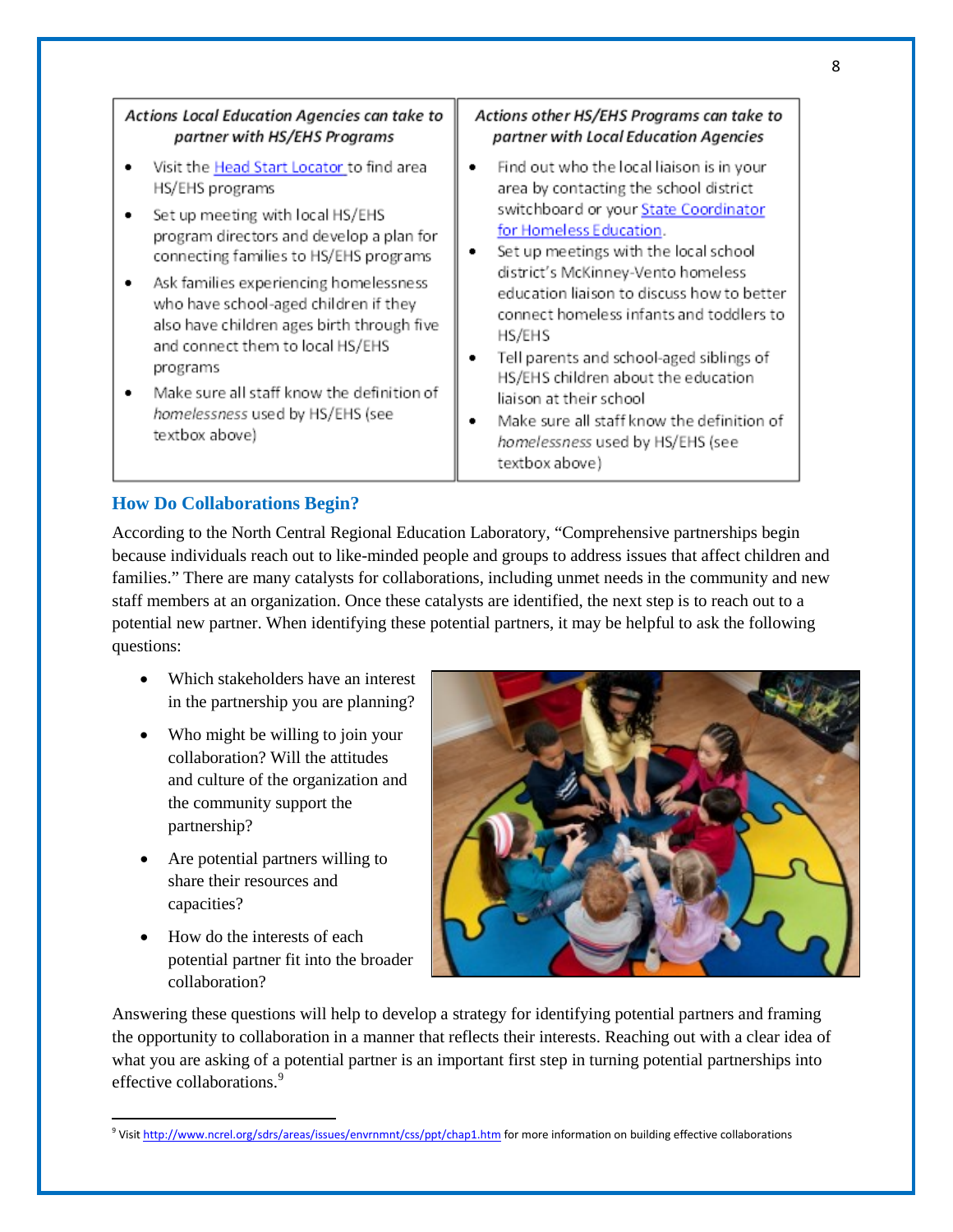## **Conclusion**

Around the country, Head Start and Early Head Start programs have made their comprehensive services more accessible to families experiencing homelessness by partnering with housing providers, homeless shelters, local educational agencies, and other community-based organizations. These partnerships are vital to help homeless families connect with other services in the community they may need. Head Start and Early Head Start programs staff, homeless and housing providers, and state and local educators can learn from the programs and practices described in this paper in order to develop mutually beneficial partnerships that expand access to services for families experiencing homelessness. Following are some considerations and resources to support increased coordination and collaboration between Head Start and Early Head Start programs and local service providers.

## **Review of Resources**

#### *Steps HS/EHS programs can take to partner with homeless and housing service providers:*

- Get involved in your local Continuum of Care (CoC).<sup>[10](#page-8-0)</sup>
- $\checkmark$  Build relationships with:
	- $\checkmark$  Local service providers (e.g. soup kitchens, job training programs, shelters);  $^{11}$  $^{11}$  $^{11}$
	- $\checkmark$  Local affordable housing providers;<sup>[12](#page-8-2)</sup> and
	- $\checkmark$  The local school district's McKinney-Vento homeless education liaison.<sup>[13](#page-8-3)</sup>
- $\checkmark$  Talk with families experiencing homelessness who are using your services to see if they can identify barriers to accessing Head Start, Early Head Start, and homeless services.
- $\checkmark$  Take advantage of the Office of Head Start's [Interactive Homelessness Lessons.](http://eclkc.ohs.acf.hhs.gov/hslc/tta-system/family/center/family/Homelessness/homelessness.html)
- Review the 2013 ACF Policy Package, "Increasing Early Childcare and Education Services for [Homeless Children.](http://www.acf.hhs.gov/programs/ecd/expanding-early-care-and-education-for-homeless-children)"

### *Steps homeless and housing service providers can take to partner with HS/EHS programs:*

- $\checkmark$  Visit the [Head Start Locator](http://eclkc.ohs.acf.hhs.gov/hslc) to find a Head Start or Early Head Start program near you.
- $\checkmark$  Keep in mind that homeless children are a priority for Head Start and Early Head Start.
- $\checkmark$  Learn about the services that Head Start and Early Head Start provide for children, families, and the community.
- $\checkmark$  If you are a member of a HUD Continuum of Care, consider inviting your local Head Start or Early Head Start program to present at a meeting or participate on a committee.
- $\checkmark$  Work with HS/EHS to set an annual goal around serving homeless families with young children in the community.
- Review the 2013 ACF Policy Package, "Increasing Early Childcare and Education Services for [Homeless Children.](http://www.acf.hhs.gov/programs/ecd/expanding-early-care-and-education-for-homeless-children)"

<span id="page-8-0"></span><sup>&</sup>lt;sup>10</sup> Visit https://www.onecpd.info/grantees/?granteesaction=main.searchresults&programid=3 to find your local CoC

<span id="page-8-2"></span><span id="page-8-1"></span><sup>&</sup>lt;sup>11</sup> Many of these organizations will likely be a part of your local CoC.<br><sup>12</sup> Visi[t http://portal.hud.gov/hudportal/HUD?src=/program\\_offices/public\\_indian\\_housing/pha/contacts](http://portal.hud.gov/hudportal/HUD?src=/program_offices/public_indian_housing/pha/contacts) to find your local Public Housing Agency

<span id="page-8-3"></span><sup>&</sup>lt;sup>13</sup> Visi[t http://center.serve.org/nche/states/state\\_resources.php](http://center.serve.org/nche/states/state_resources.php) for a list of state McKinney-Vento coordinators, who can connect you with local liaisons